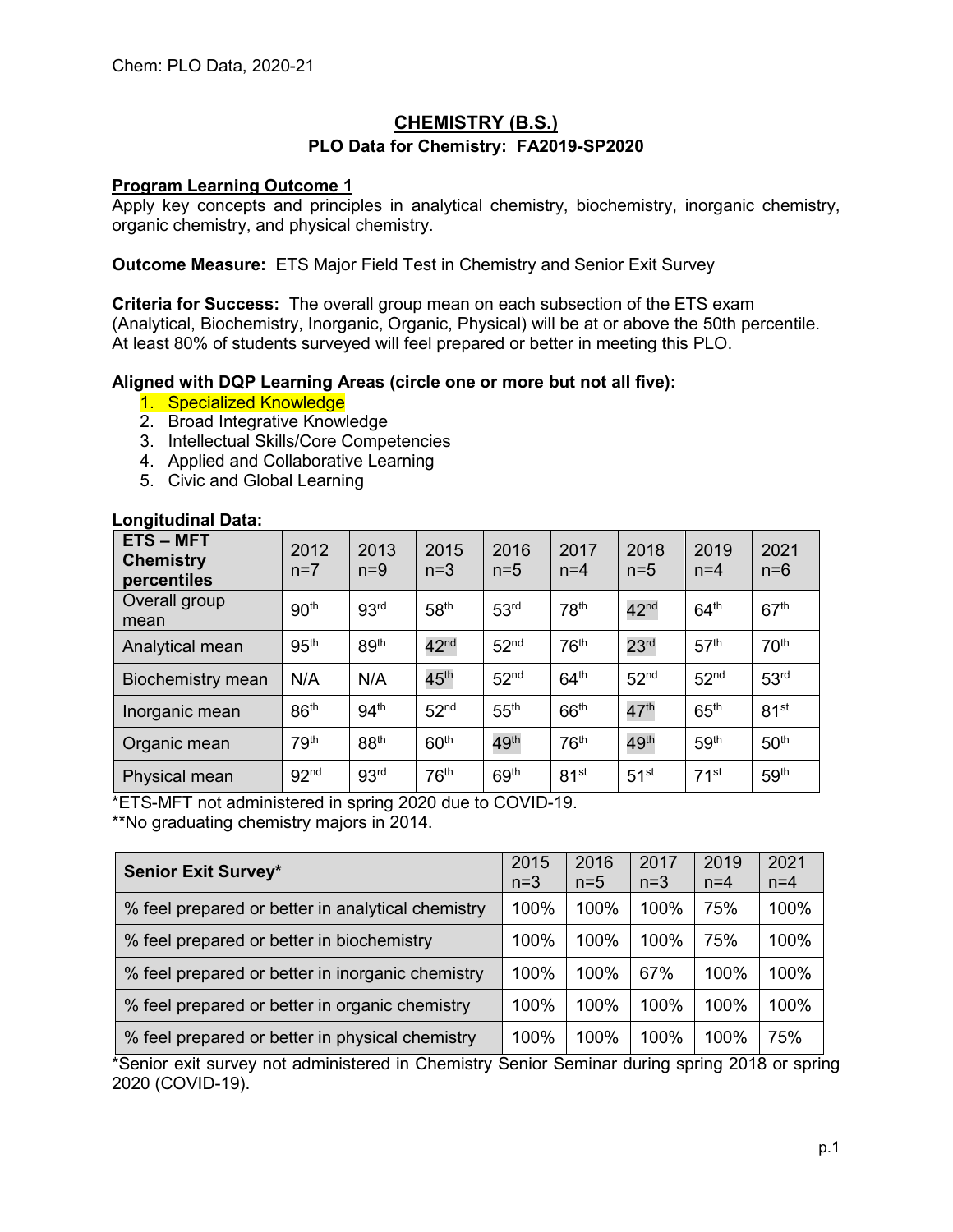**Conclusions Drawn from Data:** When looking at the data we see that in most cases, our students meet or exceed the  $50<sup>th</sup>$  percentile before 2021. However, there are some years where the numbers fluctuate (2015 and 2018) and in these years, the criteria for success are not always met. This can be explained by two main factors: 1- Sometime, we have weaker chemistry major students who have great lab skills but are not great test takers and 2- our number of chemistry major is still small (n=3-7) thus making general statistical analyses less reliable and more prone to drastic changes.

**Changes to be Made Based on Data:** There are no substantial changes that need to be made at this point. However, we need to make sure to give the ETS MFT exam at a time where students can take it seriously in order to obtain valuable information. Moreover, we hope to grow our number of majors and collect data that will be a little more valuable.

**Rubric Used:** ETS Comparative Data Guides – MFT for Chemistry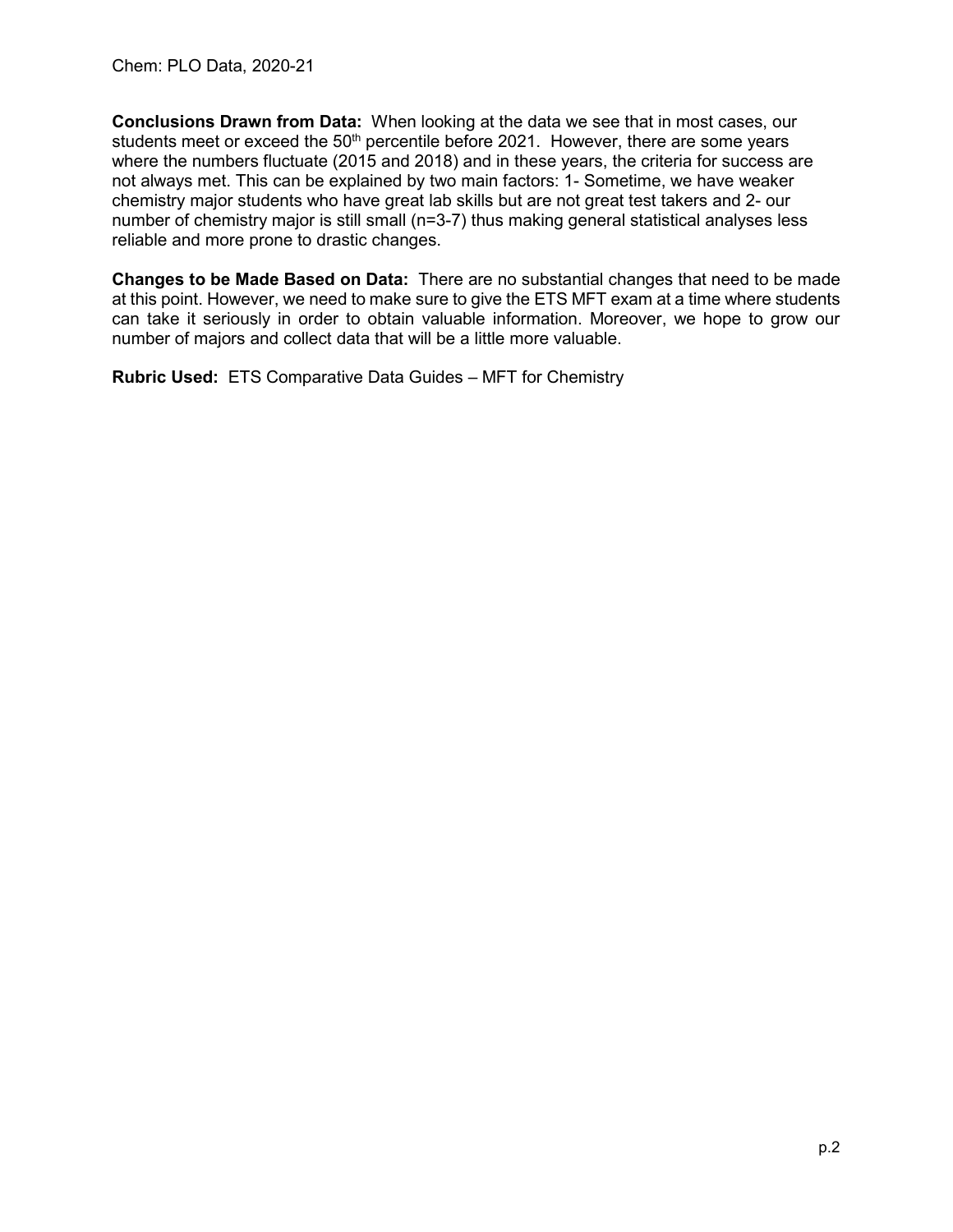# **Chemistry PLO Data**

## **Program Learning Outcome 2**

Use standard instrumentation and laboratory equipment to conduct scientific experiments and perform chemical characterization and analyses.

**Outcome Measure:** Faculty laboratory instructors' observation of students' use of various standard instruments in different courses (see below) and Senior Exit Survey.

GC: Chemistry 304 (Organic Chemistry II) GC-MS: Chemistry 453 (Advanced Organic Chemistry) HPLC: Chemistry 370 (Instrumental Analysis) IR: Chemistry 304 (Organic Chemistry II) NMR: Chemistry 351 (Organic Structure Elucidation) UV-vis: CHE325 (Physical Chemistry I)

**Criteria for Success:** At least 80% of students will be able to use each of the various instruments with little or no guidance. At least 80% of students surveyed will feel prepared or better in meeting this PLO.

## **Aligned with DQP Learning Areas (circle one or more but not all five):**

- 1. Specialized Knowledge
- 2. Broad Integrative Knowledge
- 3. Intellectual Skills/Core Competencies
- 4. Applied and Collaborative Learning
- 5. Civic and Global Learning

#### **Longitudinal Data:**

| % students able<br>to use<br>instrument with<br>little or no<br>guidance | $2015 -$<br>2016 | 2016-<br>2017   | $2017 -$<br>2018 | 2018-<br>2019    | 2019-<br>2020                 | 2020-2021     |
|--------------------------------------------------------------------------|------------------|-----------------|------------------|------------------|-------------------------------|---------------|
| <b>GC CHE2096</b>                                                        | 60%<br>(n=5)     | 100%<br>$(n=3)$ | 100%<br>(n=4)    | 100%<br>(n=6)    | <b>COVID</b><br>-19           | COVID-19      |
| GC-MS CHE4054                                                            | not<br>offered   | N/A             | not<br>offered   | 100%<br>$(n=9)$  | not<br>offered                | COVID-19      |
| HPLC CHE3070                                                             | 75%<br>$(n=4)$   | N/A             | 100%<br>$(n=3)$  | 100%<br>$(n=5)$  | <b>HPLC</b><br>not<br>working | COVID-19      |
| <b>IR CHE2096</b>                                                        | 100%<br>(n=6)    | 100%<br>$(n=3)$ | 100%<br>(n=4)    | 83.3%<br>$(n=6)$ | <b>COVID</b><br>-19           | COVID-19      |
| NMR CHE3051                                                              | 100%<br>$(n=8)$  | not<br>offered  | 100%<br>$(n=7)$  | 100%<br>$(n=3)$  | not<br>offered                | COVID-19      |
| UV-vis CHE3025                                                           | 100%<br>(n=6)    | 100%<br>$(n=3)$ | 100%<br>(n=4)    | 100%<br>$(n=4)$  | <b>COVID</b><br>-19           | $100\%$ (n=4) |

| <b>Senior Exit Survey*</b> | $2015, n=3$ | $ 2016, n=5 $ 2017, n=3 |      | 2019, $n=4$ | $2021, n=4$ |
|----------------------------|-------------|-------------------------|------|-------------|-------------|
| % feel prepared or better  | 100%        | 100%                    | 100% | 100%        | 75%         |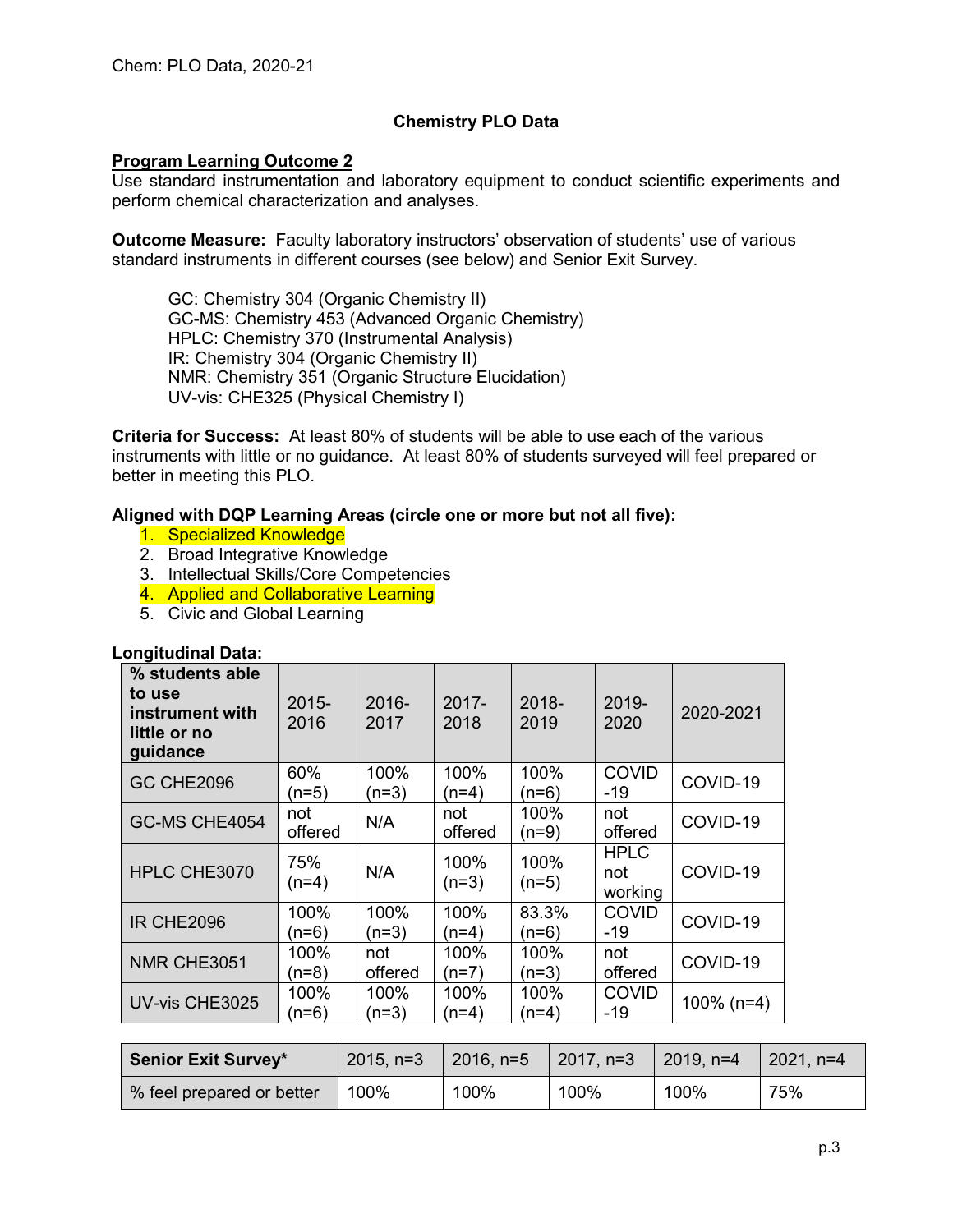\*Senior exit survey not administered in Chemistry Senior Seminar during spring 2018 or spring 2020 (COVID-19).

**Conclusions Drawn from Data:** Direct assessment using the rubric began in 2015-2016 because this PLO was modified at the end of 2014-2015. The criteria for success were met on all six instruments that were assessed (GC, GC-MS, IR, HPLC, UV-vis and NMR) from 2015 until 2018-2019. Due to COVID19, instrument assessment in CHE 2096, CHE 3070, CHE 3051 could not be performed in the Spring 2020 because after Spring break, we went fully online and during Spring 2021, we offered face to face lab with half capacity students for half the time and as such could not assess these valuable skills. CHE 3025 (Physical chemistry) was the exception to the rule and the assessment showed that all our chemistry majors were able to successfully use the UV-Vis which is this context.

**Changes to be Made Based on Data:** We need to assess these skills in the Spring 2022 in order to decide if changes are needed. We will also be discussing more systematic ways to assess these skills and make sure they are done every year.

| <b>Instrument</b>     | 4                                                 | 3                                                        | $\mathbf{2}$                                      | 1                                                     |  |
|-----------------------|---------------------------------------------------|----------------------------------------------------------|---------------------------------------------------|-------------------------------------------------------|--|
| <b>GC (CHE304)</b>    | Able to use                                       | Able to use                                              | Able to use                                       | Unable to use                                         |  |
|                       | instrument                                        | instrument with                                          | instrument with                                   | instrument even                                       |  |
|                       | independently.                                    | little guidance.                                         | guidance.                                         | with guidance.                                        |  |
| <b>GC-MS (CHE453)</b> | Able to use                                       | Able to use                                              | Able to use                                       | Unable to use                                         |  |
|                       | instrument                                        | instrument with                                          | instrument with                                   | instrument even                                       |  |
|                       | independently.                                    | little guidance.                                         | guidance.                                         | with guidance.                                        |  |
| HPLC (CHE370)         | Able to use                                       | Able to use                                              | Able to use                                       | Unable to use                                         |  |
|                       | instrument                                        | instrument with                                          | instrument with                                   | instrument even                                       |  |
|                       | independently.                                    | little guidance.                                         | guidance.                                         | with guidance.                                        |  |
| <b>IR (CHE304)</b>    | Able to use                                       | Able to use                                              | Able to use                                       | Unable to use                                         |  |
|                       | instrument                                        | instrument with                                          | instrument with                                   | instrument even                                       |  |
|                       | independently.                                    | little guidance.                                         | guidance.                                         | with guidance.                                        |  |
| <b>NMR (CHE351)</b>   | Able to use                                       | Able to use                                              | Able to use                                       | Unable to use                                         |  |
|                       | instrument                                        | instrument with                                          | instrument with                                   | instrument even                                       |  |
|                       | independently.                                    | little guidance.                                         | guidance.                                         | with guidance.                                        |  |
| UV-vis (CHE325)       | Able<br>to<br>use<br>instrument<br>independently. | Able<br>to<br>use<br>instrument with<br>little guidance. | Able<br>to<br>use<br>instrument with<br>guidance. | Unable to<br>use<br>instrument even<br>with guidance. |  |

**Rubric Used:** The following scale will be used.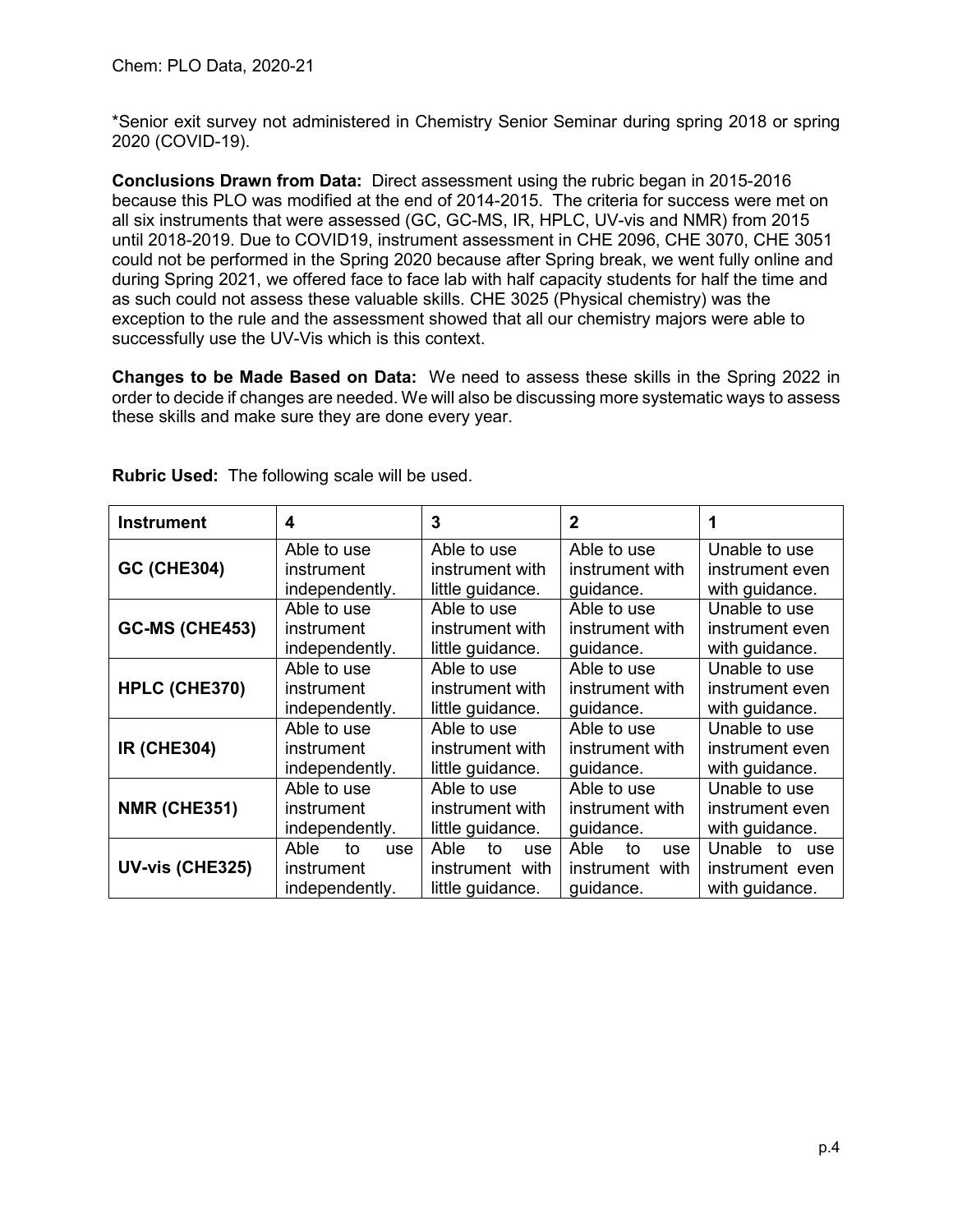# **Chemistry PLO Data**

## **Program Learning Outcome 3**

Participate in the life of the Chemistry Department by involvement in one or more of the following areas: research, chemistry club, and/or various positions of responsibility serving as graders, tutors, stockroom workers and/or teaching assistants.

**Outcome Measure:** Data collection of student involvement in research, science clubs, and positions of responsibility and Senior Exit Survey.

**Criteria for Success:** At least 80% of our students will participate in three or more department related activities (research, science clubs, positions of responsibility) during their time at PLNU. At least 80% of students surveyed will feel prepared or better in meeting this PLO.

#### **Aligned with DQP Learning Areas (circle one or more but not all five):**

- 1. Specialized Knowledge
- 2. Broad Integrative Knowledge
- 3. Intellectual Skills/Core Competencies
- 4. Applied and Collaborative Learning
- 5. Civic and Global Learning

#### **Longitudinal Data:**

| <b>Student Involvement</b>                                         | 2015. | 2016. | 2017. | 2018. | 2019. | 2021  |
|--------------------------------------------------------------------|-------|-------|-------|-------|-------|-------|
|                                                                    | $n=3$ | $n=5$ | $n=4$ | $n=5$ | $n=4$ | $n=4$ |
| % participate in three or<br>more department related<br>activities | 100%  | 80%   | 100%  | 80%   | 100%  | 100%  |

\*Data not collected in spring 2020 due to COVID-19.

| <b>Senior Exit Survey*</b> | $2015, n=3$ | 2016, n=5   2017, n=3 |      | $2019, n=4$ | l 2021 n=4 |
|----------------------------|-------------|-----------------------|------|-------------|------------|
| % feel prepared or better  | 100%        | 80%                   | 100% | 100%        | 100%       |

\*Senior exit survey not administered in Chemistry Senior Seminar during spring 2018 or spring 2020 (COVID-19).

**Conclusions Drawn from Data:** The criteria for success have been met and CHEM majors are actively participating in the life of the department.

**Changes to be Made Based on Data:** No changes to program.

**Rubric Used:** Not applicable.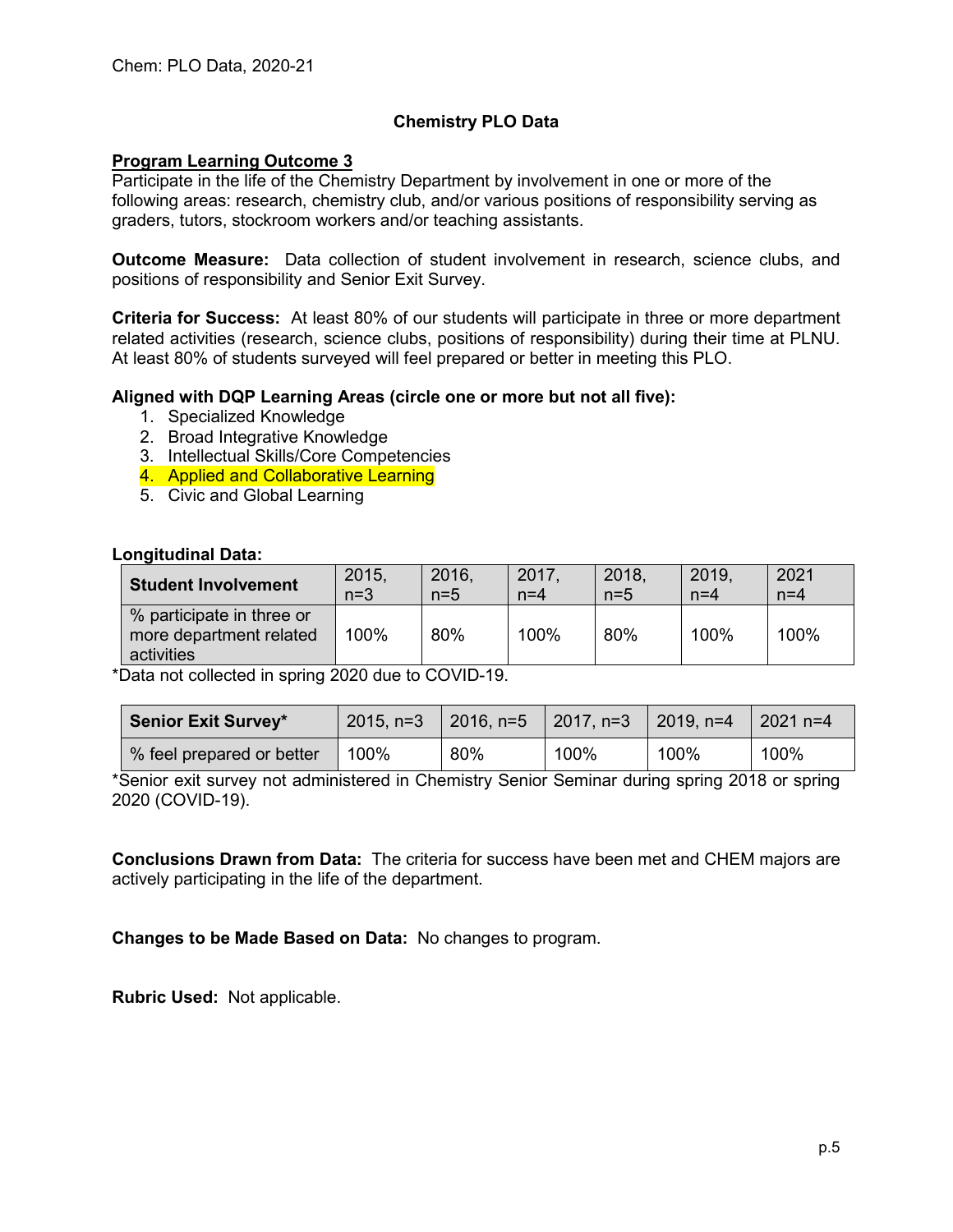## **Chemistry PLO Data**

## **Program Learning Outcome 4**

Be prepared for post graduate studies or a science-related career.

**Outcome Measure:** Data collection of school acceptances or job offers prior to graduation, Senior Exit Survey, and Alumni Survey.

**Criteria for Success (if applicable):** At least 80% of our graduates will be accepted to graduate or professional schools or obtain jobs in science-related careers. At least 80% of alumni surveyed will be accepted to graduate or professional schools or obtain jobs in sciencerelated careers. At least 80% of students surveyed will feel prepared or better in meeting this PLO.

## **Aligned with DQP Learning Areas (circle one or more but not all five):**

- 1. Specialized Knowledge
- 2. Broad Integrative Knowledge
- 3. Intellectual Skills/Core Competencies
- 4. Applied and Collaborative Learning
- 5. Civic and Global Learning

## **Longitudinal Data:**

- 1) The success rate for alumni who apply to graduate or professional schools has been well over 90% for at least 20 years. For dental, medical, optometry, pharmacy, and veterinary schools, there have been 166 acceptances out of 181 applicants (91.7%) between 2004 – 2014.
- 2) An alumni survey was conducted by the Biology and Chemistry Departments in January 2015 that included graduates from 2004 – 2014. 408 alumni were emailed and 115 responded (28% response rate). The lowest response rate was from the class of 2007 (7%). All other classes had a response rate of  $21 - 42\%$ , which is fairly typical of alumni surveys.
- 3) 16 CHEM majors responded (44% response). Of these alumni, 81% are employed or attending school in a Chemistry or STEM-related field (**criteria met**).

| <b>Senior Exit Survey*</b> |      | 2015, n=3 $\,$ 2016, n=5 $\,$ 2017, n=3 $\,$ 2019, n=4 |      |      | 2021 $n=4$ |
|----------------------------|------|--------------------------------------------------------|------|------|------------|
| % feel prepared or better  | 100% | 100%                                                   | 100% | 100% | 100%       |

\*Senior exit survey not administered in Chemistry Senior Seminar during spring 2018 and spring 2020 (COVID-19).

**Conclusions Drawn from Data:** The CHEM majors are successful at entering graduate/professional schools and obtaining jobs.

**Changes to be Made Based on Data:** No changes to program.

**Rubric Used:** Not applicable.

Chemistry Seminar Exit Survey 2021 (Chemistry Major)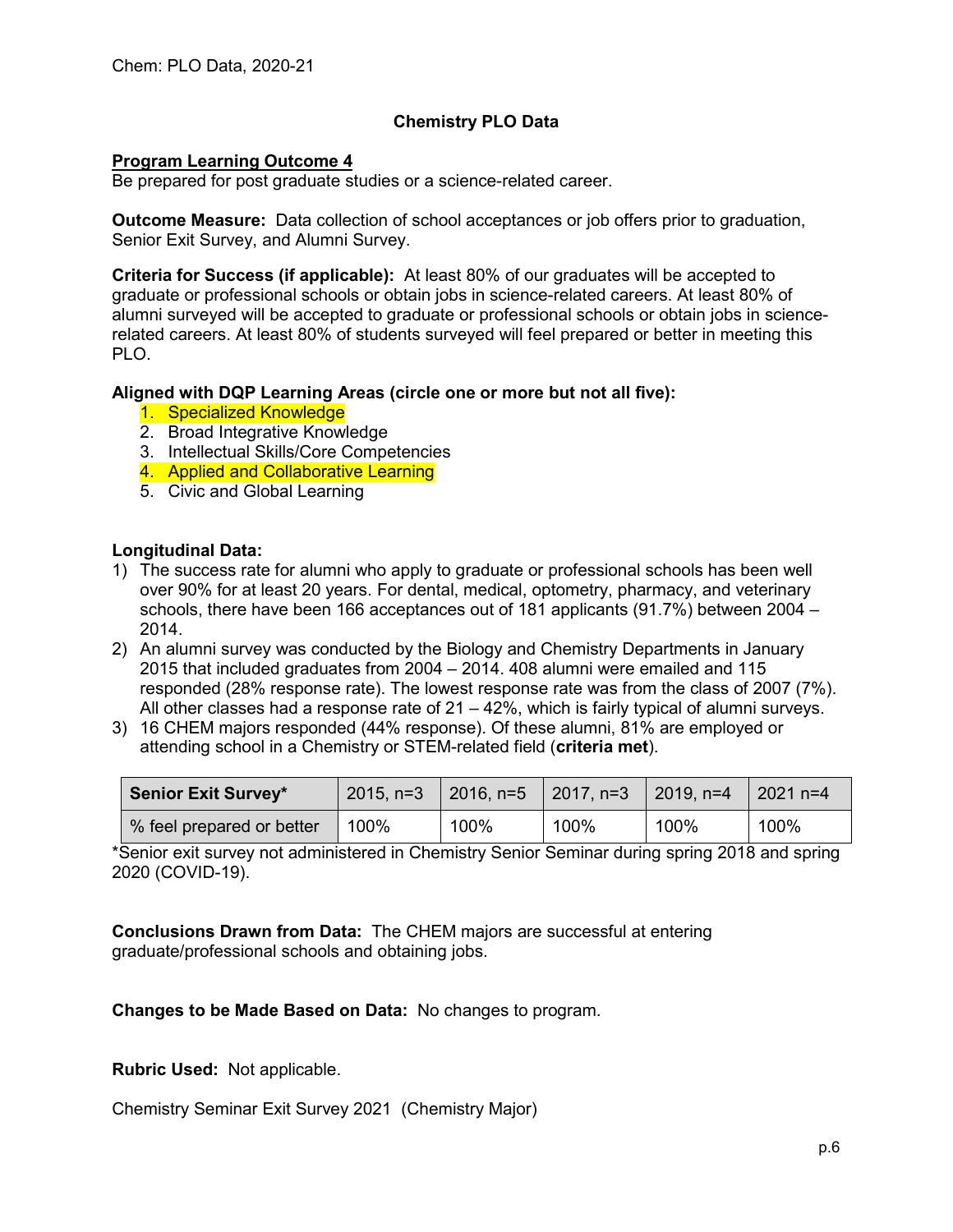1) What is your current career goal?

- a) Professor
- b) Teacher

c) Health professional – please specify

- d) Biotechnology or pharmaceutical industry
- e) Academic or government lab
- f) Graduate student please specify field or specialty
- g) Other please specify

2) Rank how well prepared you were to meet the following program learning outcomes (goals) that were set for your major.

I. Students will apply key concepts and principles in analytical chemistry. unprepared / somewhat unprepared / prepared / well prepared / extremely well prepared

II. Students will apply key concepts and principles in biochemistry. unprepared / somewhat unprepared / prepared / well prepared / extremely well prepared

III. Students will apply key concepts and principles in inorganic chemistry. unprepared / somewhat unprepared / prepared / well prepared / extremely well prepared

IV. Students will apply key concepts and principles in organic chemistry. unprepared / somewhat unprepared / prepared / well prepared / extremely well prepared

V. Students will apply key concepts and principles in physical chemistry. unprepared / somewhat unprepared / prepared / well prepared / extremely well prepared

VI. Students will use standard instrumentation and laboratory equipment to conduct scientific experiments and perform chemical characterization and analyses. unprepared / somewhat unprepared / prepared / well prepared / extremely well prepared

VII. Students will participate in the life of the Chemistry Department by involvement in one or more of the following areas: research, chemistry club, and/or various positions of responsibility serving as graders, tutors, stockroom workers and/or teaching assistants. unprepared / somewhat unprepared / prepared / well prepared / extremely well prepared

VIII. Students will be prepared for post graduate studies or a science-related career. unprepared / somewhat unprepared / prepared / well prepared / extremely well prepared

3) Were you involved in the PLNU chemistry summer research program?

- a) Yes describe what role this experience played in your learning of chemistry
- b) No describe why not

4) Do you have any suggestions related to the summer research program?

5) What were one or two aspects of the chemistry curriculum that might have been improved?

6) Do you feel prepared to take the next step academically?

- a) Yes describe what experiences (classes) helped you to get there
- b) No describe what additional or different experiences would have helped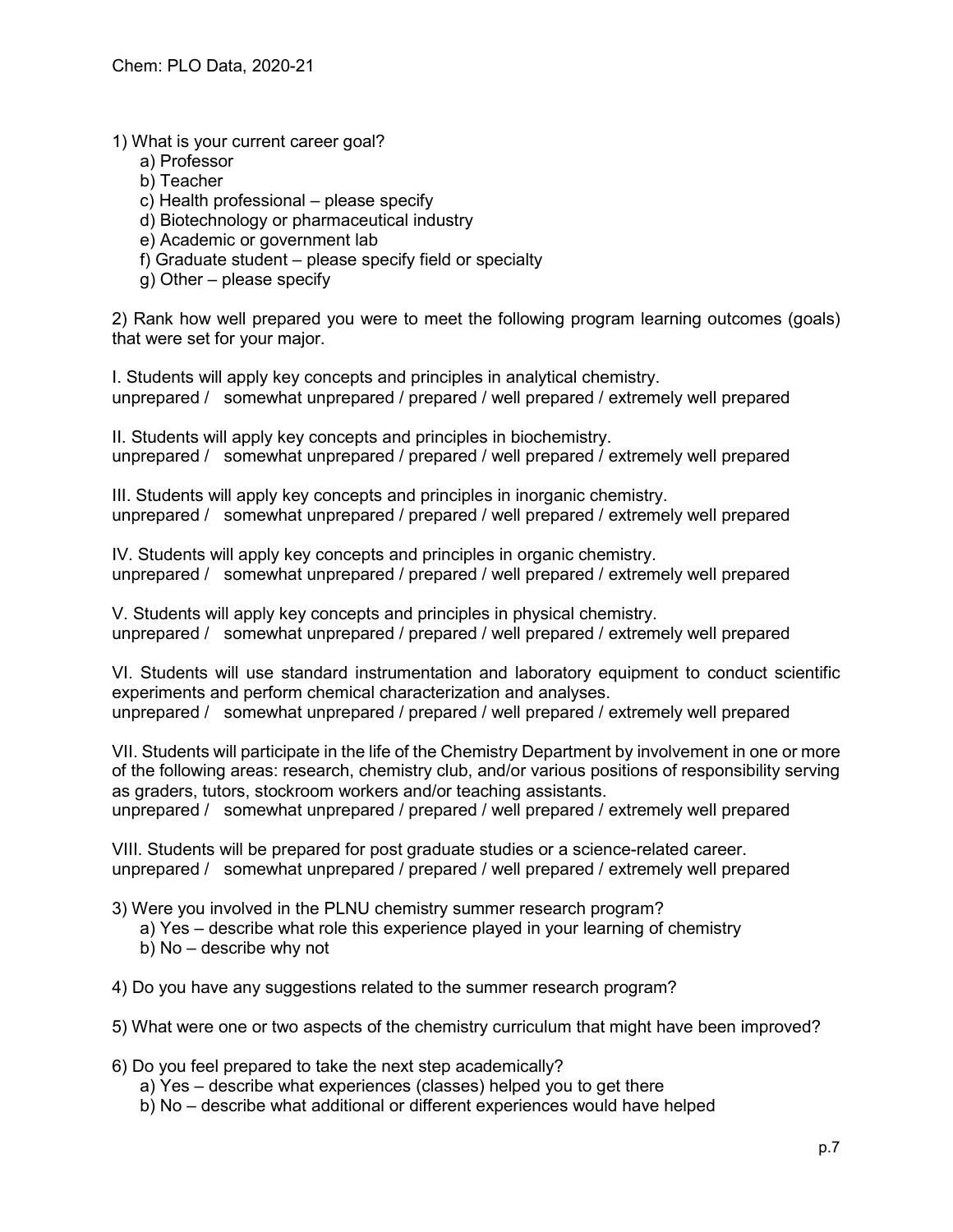7) If you were starting over as a freshman next fall, would you make any different decisions about your major, or about elective course choices, etc.?

8) Are there chemistry courses that PLNU does not offer that you would have liked to take?

9) Do you feel like you are a part of the chemistry department community? Why or why not?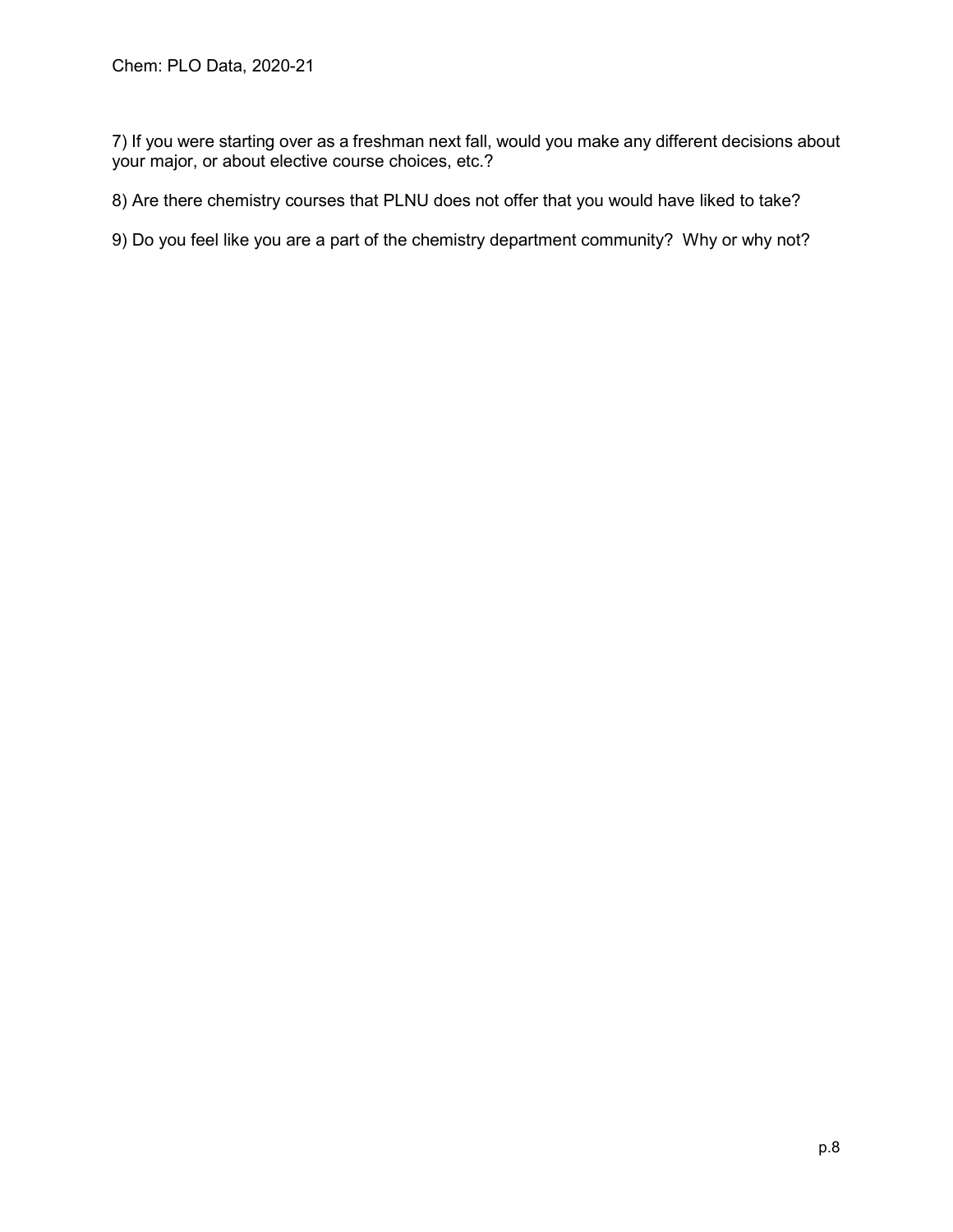## Alumni Survey 2015

The Biology and Chemistry Departments are doing an extensive Program Review. We would greatly appreciate your feedback as a PLNU alum on your experience as a Biology or Chemistry major. This 15-question survey should take about 15 minutes to complete. If you provide your email address, we will also enter you into a drawing for one of three \$100 Amazon cards as a thank you for your time!

- 1) What year did you graduate from PLNU?
- 2) What was your major?
	- a) Biology-BA
	- b) Biology-BS
	- c) Chemistry
	- d) Biology-Chemistry
	- e) Environmental Science
- 3) What is your highest degree earned?
	- a) BA/BS
	- b) MA/MS
	- c) PhD
	- d) MD/DO
	- e) PA
	- f) DDS
	- g) DVM
	- h) OD
	- i) PharmD
	- j) Other please specify
- 4) What is your current professional situation?
	- a) Professor
	- b) Teacher
	- c) Health professional
	- d) Biotechnology or pharmaceutical industry
	- e) Academic or government lab
	- f) Graduate student please specify field or specialty
	- g) Other please specify
- 5) Rank how well we prepared you to meet the following goals that were set for your major. (Only PLOs for specified major selected in #2 will appear.)
	- a) Unprepared
	- b) Somewhat unprepared
	- c) Prepared
	- d) Well prepared
	- e) Extremely well prepared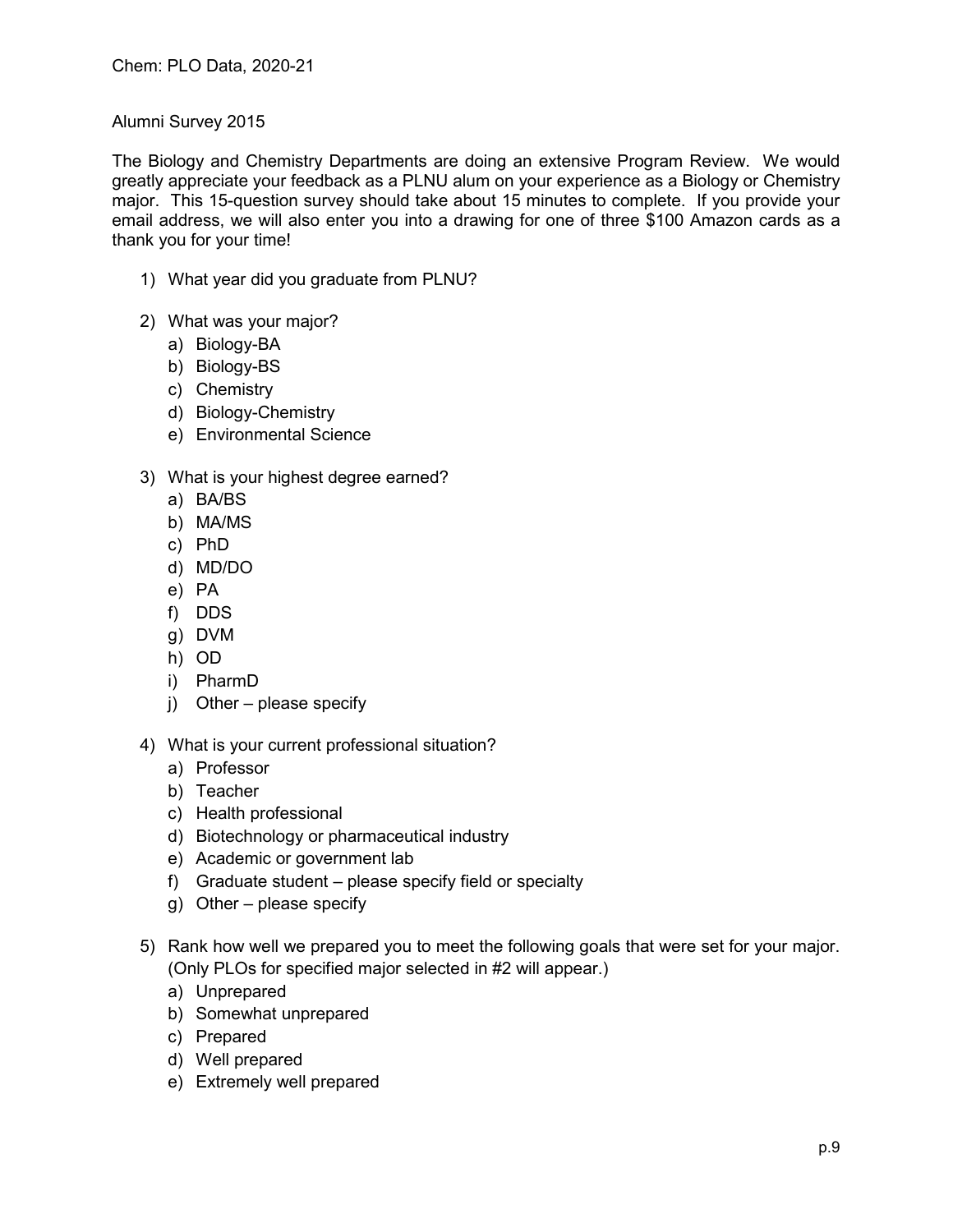- 6) Were you involved in the PLNU biology or chemistry summer research programs?
	- a) Yes describe how this experience is impacting your career.
	- b) No
- 7) Which classes or experiences do you appreciate more now as opposed to when you had just graduated?
- 8) Is there any course, topic, or skill you've repeatedly encountered that you wish you had been taught at PLNU? Please explain.
- 9) If you are pursuing a career in environmental science, do you wish you had substituted an internship experience for a science elective while you were at PLNU?
	- a) I am not pursuing a career in environmental science.
	- b) I did an internship.
	- c) Yes, I wish I had done an internship while at PLNU.
	- d) No, I did not need to do an internship while at PLNU.

## Comments?

- 10) Do you wish you had taken any of the following options at PLNU?
	- a) BIO130/140 (Human Anatomy & Physiology)
	- b) Upper-division anatomy class
	- c) No, I didn't need an Anatomy class

## Comments?

- 11) What were one or two aspects of the biology curriculum that might have been improved to better prepare you for your profession or for further studies?
- 12) What were one or two aspects of the chemistry curriculum that might have been improved to better prepare you for your profession or for further studies?
- 13) Have you done any of the following? Check all that apply.
	- a) Recommended PLNU to a prospective student
	- b) Promoted PLNU to another person
	- c) Been involved with the alumni association
	- d) Donated to Research Associates
	- e) Other please specify.
- 14) Since you left PLNU, have you ever had a conversation in which you had to integrate Christian faith with scientific knowledge? Did you feel prepared scientifically? Did you feel prepared theologically? Check all that apply. Please describe the situation and your feelings about your preparation.
	- a) I've never had such a conversation.
	- b) I felt prepared scientifically.
	- c) I didn't feel prepared scientifically.